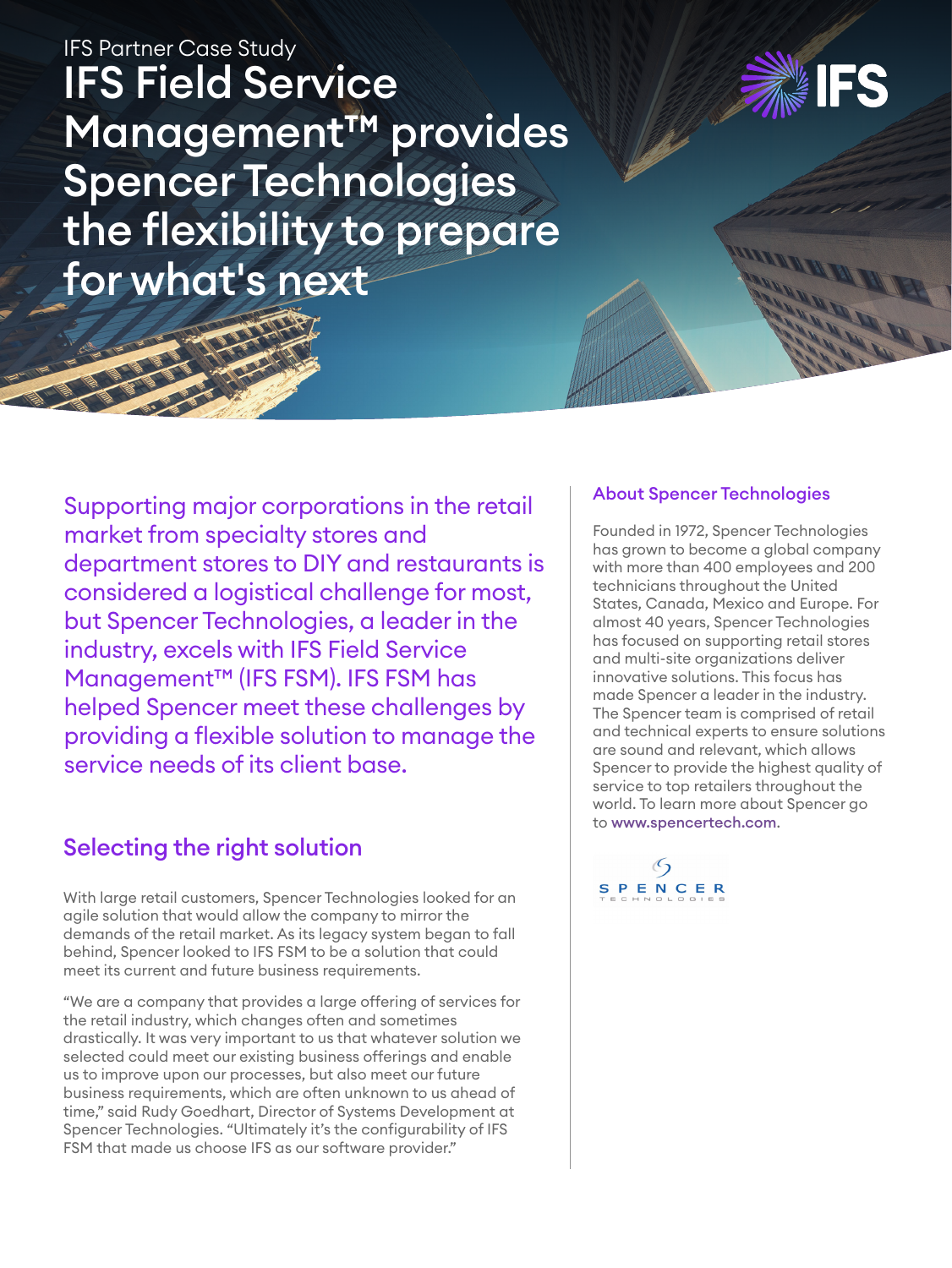The dedicated work of the Spencer and IFS implementation team enabled a smooth implementation process and allowed Spencer to continue digging into the unique functionality of the IFS FSM solution to expand its services and build new tools for its customers.

# IFS field service management at the heart of the business

Spencer utilizes IFS FSM's wide range of functionality in many exceptional ways. The company capitalized on the easy implementation of additional functionality in an effort to expand its services with reverse logistics and repairs. Such expansions have allowed Spencer to win new contracts and increase revenue.

"IFS has made a huge impact on our business and service offerings, which has significantly contributed toward the growth of the company. Having a piece of software that can keep up is very impressive and exciting," said Goedhart. "Once, we had a requirement to get the repair center module up and running, implemented and trained on within three weeks. We managed because most of it already existed in the system and we just needed to configure it a bit to get it launched. The overall flexibility and configurability of the application is quite impressive."

Not only is Spencer increasing revenue, but it has taken on a Client Portal to provide customers the opportunity to view real-time data in an effort to keep customer satisfaction at the forefront of its business. The portal has allowed Spencer to fulfill the vast majority of its customers' needs and more with minimal development effort.

"The fact that we have a portal that allows customers to see all of their real-time data, log a request, or see a status of their tickets has been very beneficial. We couldn't conduct business the way we wish without the customer portal," explained Goedhart. "Our customers have mentioned it is one of the better portals they have seen presented, and we like having a show-worthy product."

### Partners in success

IFS hosts many customer-facing events to enable customers to learn more about IFS solutions, network and have fun. Many customers like Spencer Technologies take advantage of these opportunities.

"By attending InFocuS User Group sessions you see how other companies are using the system, and I consider that immensely valuable," said Goedhart. "As an individual you can only see your processes for what your own processes are, in a tunnel vision sort of way, but when you visit with other IFS FSM users, not only do you get a glimpse of information you otherwise wouldn't have access to, but you learn how other businesses are utilizing the same software in different ways to achieve success."

#### **Benefints**

- Ability to expand services to add business value.
- Enhanced customer service.
- Development of improved client portal.
- Implementation of reverse logistics and repair.